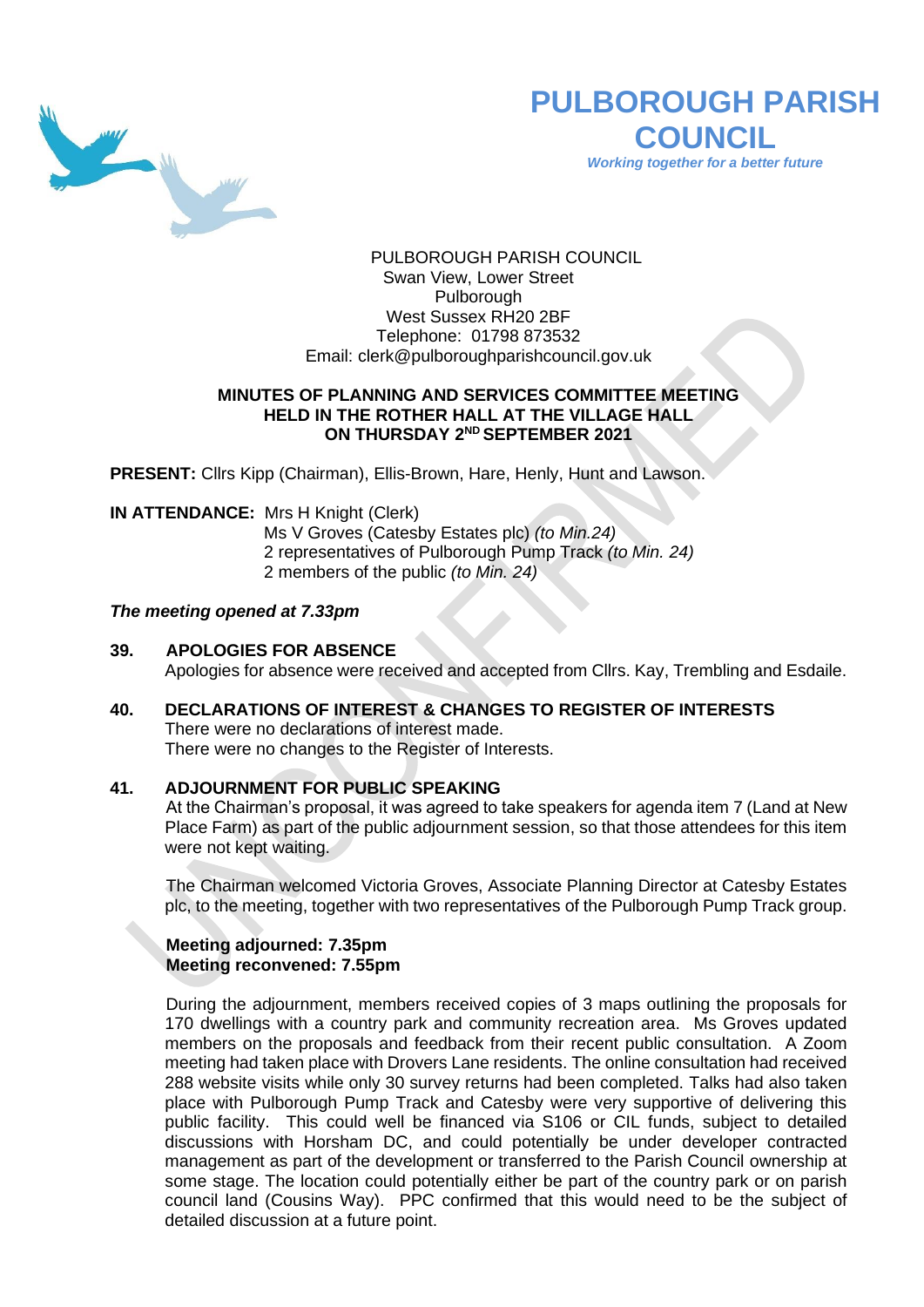The Chairman thanked the speakers for updating the Committee.

## **42. MINUTES**

The Committee RESOLVED to approve the Minutes of the Meetings held on 5<sup>th</sup> August 2021 as a true and accurate record of the proceedings and the Chairman signed the minutes. There was no Clerk's report.

#### **43. PLANNING APPLICATIONS**

The Committee, having considered the planning applications, **RESOLVED** that its representations be forwarded to HDC, attached to these Minutes as Appendix 1.

#### **44. PLANNING APPLICATIONS DECISIONS**

Members received details of planning decisions and enforcements since the last meeting.

#### **45. LAND AT NEW PLACE FARM, PULBOROUGH**

This item had been dealt with under the Public Adjournment session (agenda item 3, Min. 23) and there was therefore no further business for discussion.

#### **46. MILLENNIUM CLOCK ON LOWER ST, PULBOROUGH**

Members considered two quotations for the repair of the Millennium Clock on Lower St. It was noted that one provider required ladder access only, with no hoist equipment or pavement closure, and the other required the Council to provide necessary hoist equipment/pavement to be in place. The Deputy Clerk had been able to obtain one separate quotation for this, members also considered. It was noted that the overall costs including equipment hire could be in the region of £5,000. Following considerable discussion, it was **RESOLVED** to give delegated authority to Cllr Hunt to liaise with the County Councillor or relevant Cabinet Member as to whether WSCC may be able to loan appropriate lifting equipment to the Parish Council. For report back at a future meeting.

**47. WEST CHILTINGTON NEIGHBOURHOOD PLAN REGULATION 14 CONSULTATION** Members had received details of the above consultation and had deferred decision from the previous meeting to provide more time to consider the documents. Following discussion, it was agreed that the Council would not make a formal response.

## **48. CORRESPONDENCE**

## **HDC**

- Notification of compliance cases between 02.08.21 and 08.08.21. Copied to Committee.
- Full listing decision notice regarding The Oddfellows Arms, Lower St. Copied to Committee.
- Community Assets 24.08.21: Notice of second nomination by The Pulborough Society to list The Oddfellows Arms as an Asset of Community Value *(copied to C'ttee)*.
- Appeal decision for DC/20/0411 Roseacre, Stall House Lane, North Heath. Copied to Committee.
- Enforcement notice for Whitelands, Blackgate Lane, Pulborough. Copied to Committee.

#### **West Sussex Draft Transport Plan 2022-36**

Correspondence sent to Cllr. Hare re the above. Copied to Committee.

## **NALC**

Notification of an online event 'Make Rural Housing More Affordable' on 17.11.21.

#### **Washington Landfill**

Correspondence regarding the above. Already sent to Committee on 16.08.21.

#### **West Glebe Planning Application**

Copy of the CAAC comments on the above planning application. Copied to Committee.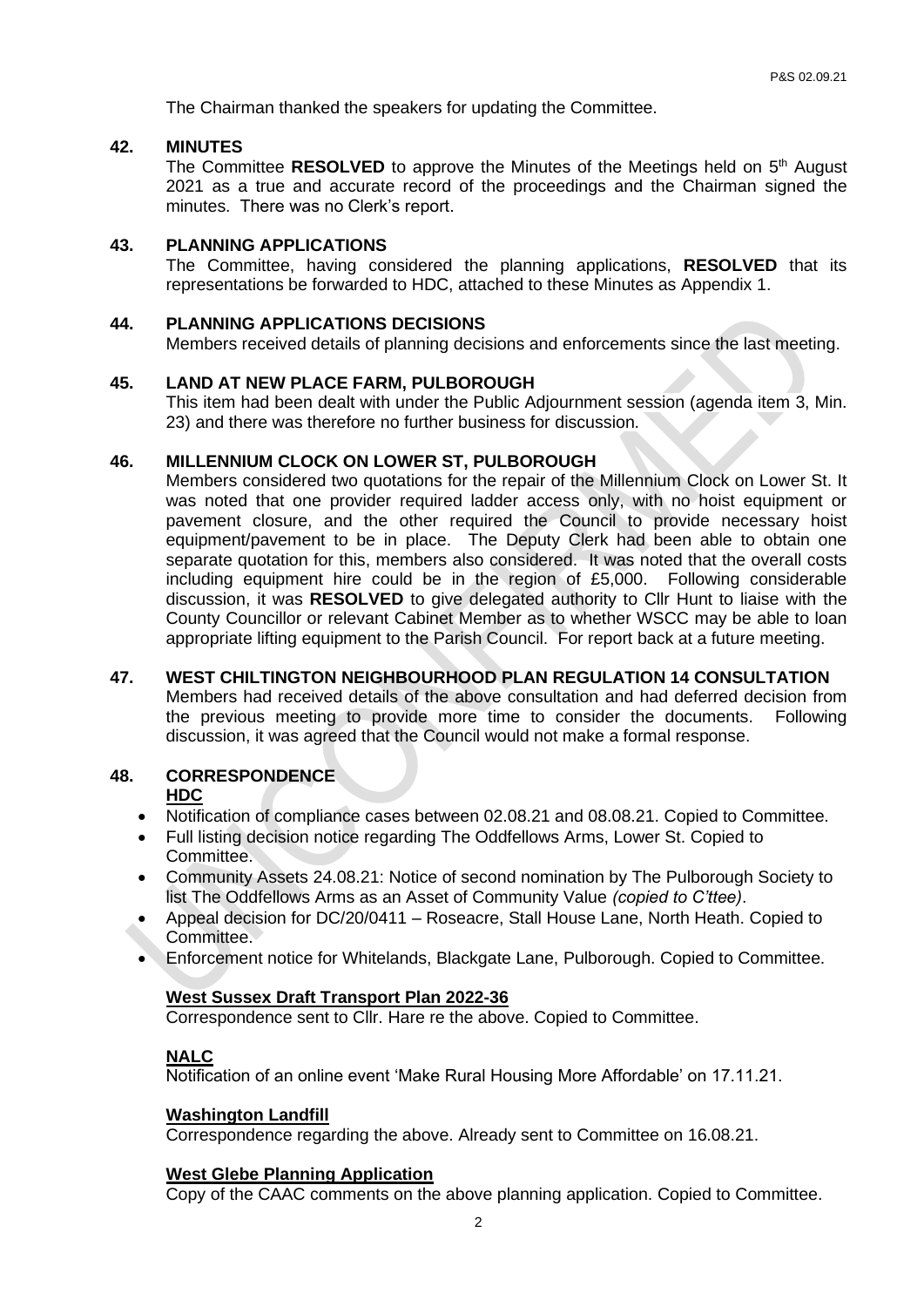#### **'Sails Field'**

Copy correspondence re the above. Copied to Committee.

#### **Stane Farm**

Copy correspondence re noise issues from the site *(copied to C'ttee).*

#### **Newsletters/Publications**

- News Release 'Assistant Chief Fire Officer to Take Up Exciting New Post'.
- SDNPA planning news Summer 2021 & links to the recent Town & Parish Council workshops.
- West Sussex Rail Users Ass August Newsletter.

#### **49. PAYMENTS**

The following payments were approved and signed by two authorised signatories:

|                                         | F      |
|-----------------------------------------|--------|
| Mr F Bushby (already transferred)       | 20.00  |
| A McDonald (already transferred)        | 10.00  |
| The Signshop                            | 72.00  |
| Kent County Council (Laser Energy)      | 72.64  |
| Kent County Council (Laser Energy)      | 160.37 |
| Kent County Council (Laser Energy)      | 85.65  |
| <b>Simply Electric</b>                  | 139.97 |
| <b>Travis Perkins</b>                   | 26.74  |
| Pulborough Social Centre (Village Hall) | 41.22  |
| Viking                                  | 97.09  |
| Daisy                                   | 27.67  |
| NatWest Bank                            | 3.50   |
| <b>HDC Business Waste</b>               | 37.20  |
| <b>HDC Business Waste</b>               | 39.90  |

*The meeting closed at 9.11pm*

………………………………..Chairman

……………………………………Date